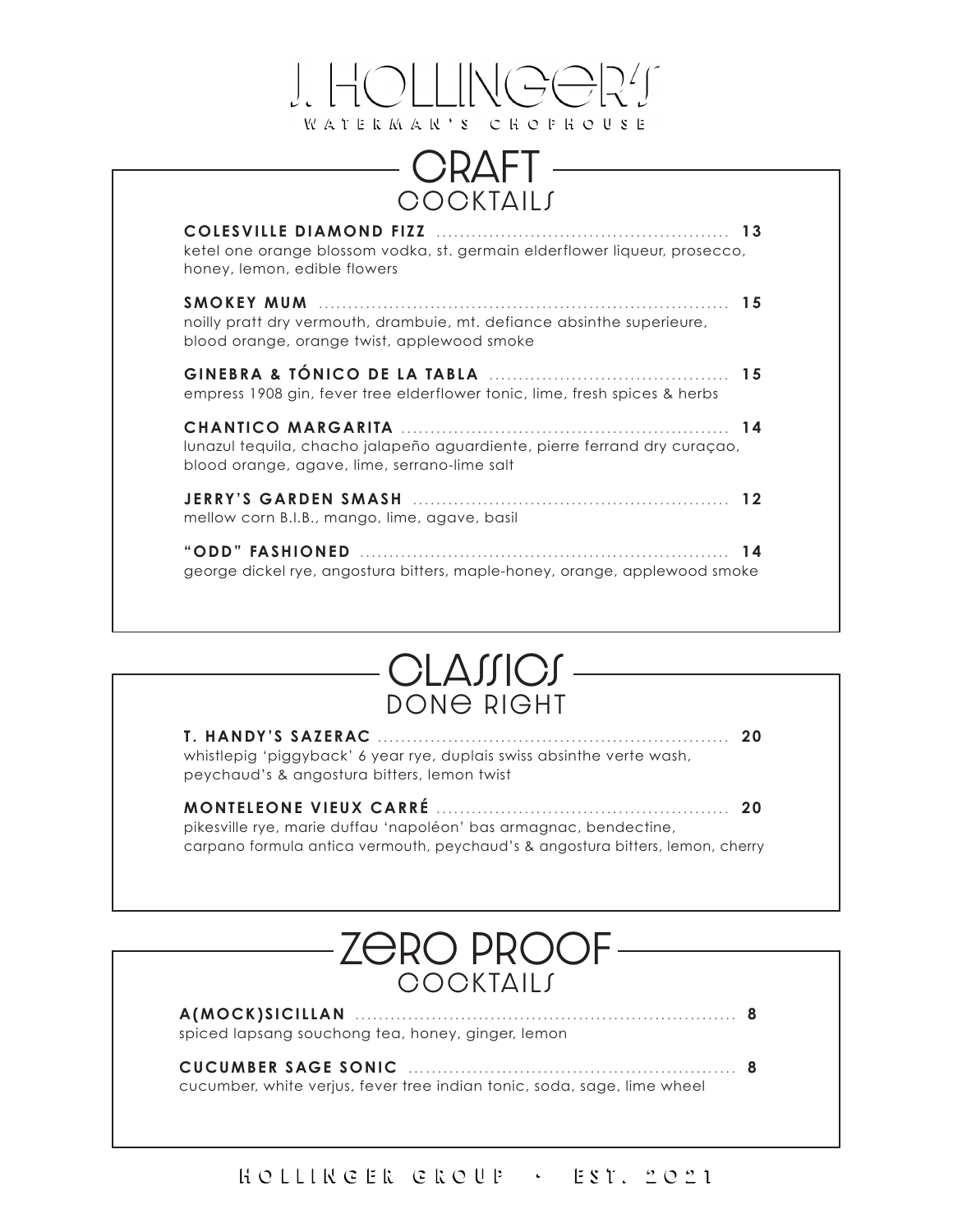#### J. HOLLINGORT WATERMAR'S CHOPHOUSE

| JIVIE  | CHAMPAGNE & JPARKLING<br><b>PROSECCO</b><br>LA VITE 'VIVISSIMO'   Veneto, Italy NV<br>PINE RIDGE   North Coast, California NV<br>CHARLES DE CAZANOVE   Reims, France NV<br>CHARLES DE FÈRE   Burgundy, France NV<br>WHITE WINE<br>SAUVIGNON BLANC<br>HEI MATUA   Marlborough, New Zealand 2021 |
|--------|------------------------------------------------------------------------------------------------------------------------------------------------------------------------------------------------------------------------------------------------------------------------------------------------|
|        | DOMAINE DES BALUETTES SUR LIE   Loire Valley, France 2020                                                                                                                                                                                                                                      |
| ー<br>一 | DOMAINE DE CHEVILLY   Loire Valley, France 2020<br>MORAITIS   Cyclades, Greece 2020                                                                                                                                                                                                            |
|        | LUSTIG   Weinland, Austria 2020                                                                                                                                                                                                                                                                |
|        | TERRAS GAUDA 'ABADÍA DE SAN CAMPIO'   Rías Baixas, Spain 2021                                                                                                                                                                                                                                  |
|        | CHARDONNAY<br>- 16<br>DOMAINE DU MONT-EPIN VIRÉ-CLESSÉ 'BREILLONDE'   Burgundy, France 2018                                                                                                                                                                                                    |
|        |                                                                                                                                                                                                                                                                                                |
|        | NICOLAS IDIART   Provence, France 2021 dasfk; aldskfladksf'; ldk                                                                                                                                                                                                                               |
|        | CANNONAU<br>PALA 'CHIARO DI STELLE'   Sardegna, Italy 2021                                                                                                                                                                                                                                     |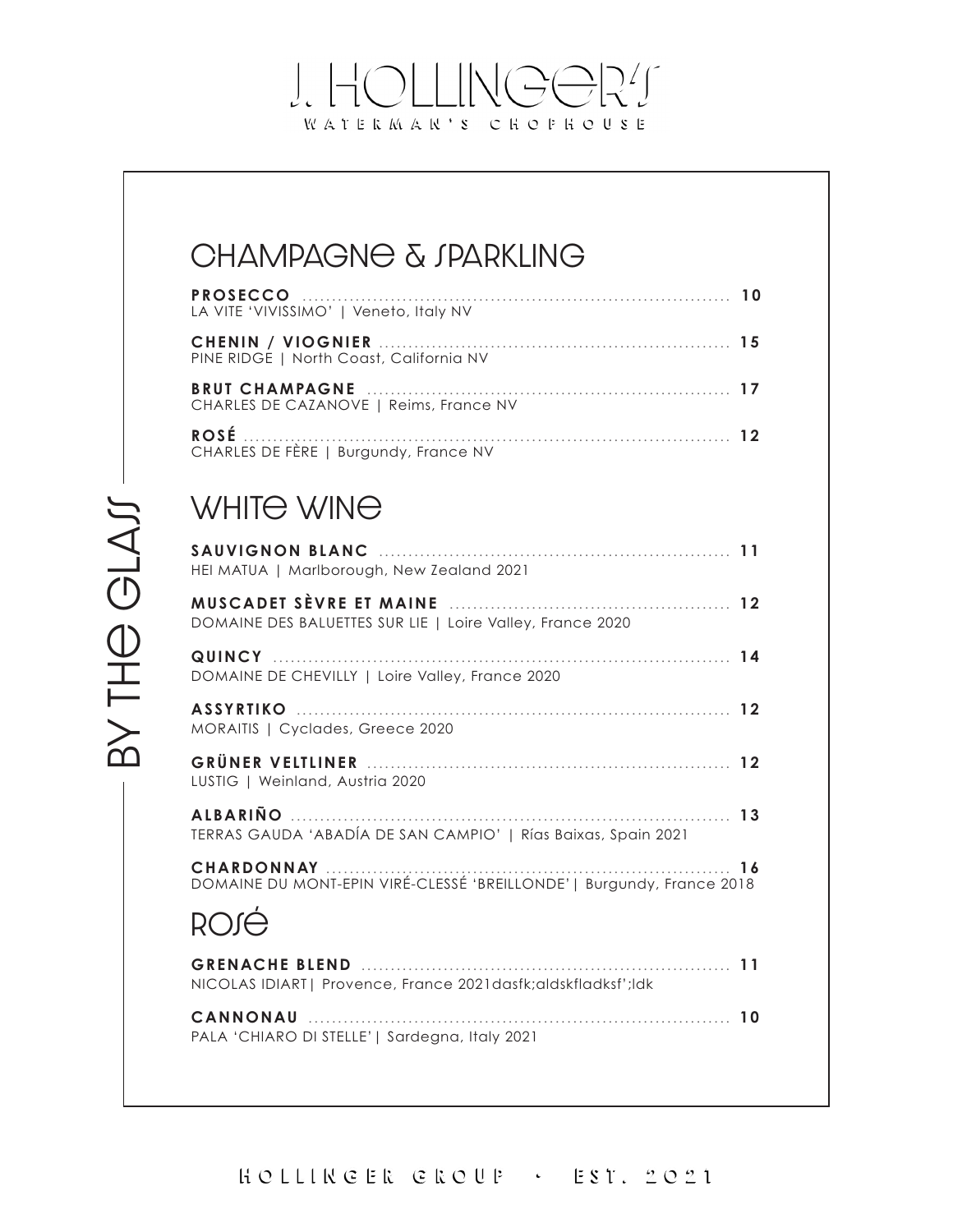#### J. HOLLINGOR! WATERMAR'S CHOFHOUSE

#### Red wine

| JEZEBEL   Willamette Valley, Oregon 2020                 |  |
|----------------------------------------------------------|--|
| CANTINE SOCIALE COPERTINO   Puglia, Italy 2012           |  |
| VIÑA ELIAS MORA   Toro, Spain 2020                       |  |
| DOMAINE L TRAMIER   Rhône Valley, France 2020            |  |
| FAMILIA MAYOL   Mendoza, Argentina 2020                  |  |
| CHÂTEAU LA MOTHE DU BARRY   Bordeaux, France 2020        |  |
| DONATI VINEYARDS 'CLARET'   Paso Robles, California 2020 |  |

## BY THE GLAJ BY TH<del>O</del> GLAJ

#### Dessert wine

| COL DEI VENTI   Piedmont, Italy 2021               |  |
|----------------------------------------------------|--|
| CHÂTEAU DE CHAMPTELOUP   Loire Valley, France 2020 |  |
| CHÂTEAU ROUMIEU   Bordeaux, France 2019            |  |
| CHURCHILL'S 'CRUSTED PORTO'   Porto, Portugal 2006 |  |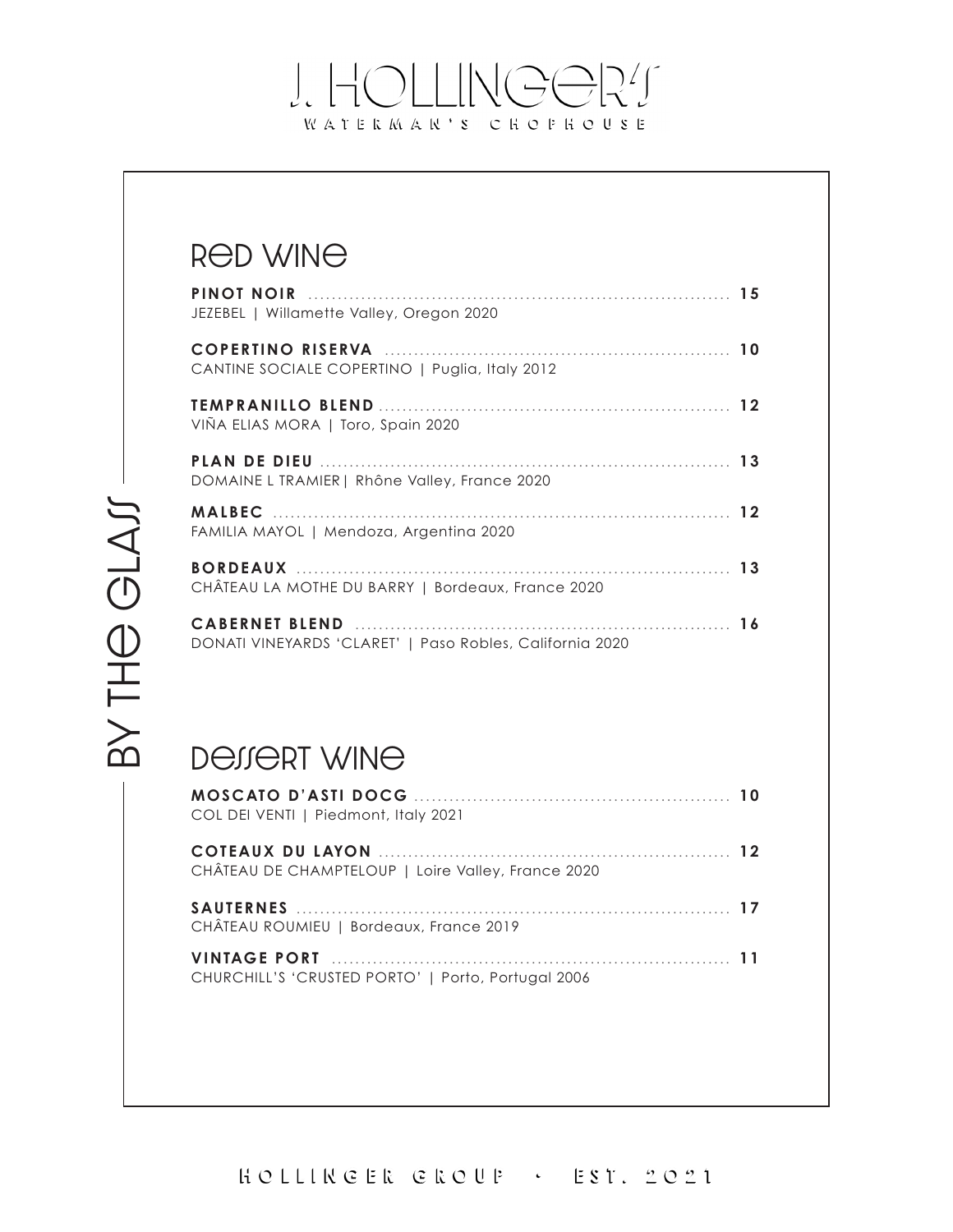#### J. HOLLINGOR! WATERMAR'S CHOPHOUSE

#### CHAMPAGNE & JPARKLING

| POGGIO COSTA   Veneto, Italy                            |  |
|---------------------------------------------------------|--|
| MARIA CASANOVA BRUT DE BRUT RESERVA   Penedès, Spain NV |  |
| ARGYLE BRUT   Willamette, Oregon 2017                   |  |
| GLEN MORAINE   Yamhill-Carlton, Oregon                  |  |
| CHARTOGNE TAILLET 'CUVÉE STE ANNE'   Merfy, France NV   |  |

### **ROJÉ**

| COMMANDERIE DE LA BARGEMONE   Provence, France 2021 |  |
|-----------------------------------------------------|--|

#### WHITE WINE

| CHATEAU DE LA RAGOTIERE   Loire Valley, France 2020     |  |
|---------------------------------------------------------|--|
| MICHEL TORINO 'CUMA'   Calchagui Valley, Argentina 2021 |  |
| CASALE DEL GIGLIO   Lazio, Italy 2020                   |  |
| ESK VALLEY   Marlborough, New Zealand 2020              |  |
| PEWSEY VALE   Eden Valley, Australia 2021               |  |
| ELENA WALCH   Alto Adige, Italy 2020                    |  |

HOLLINGER GROUP · EST. 2021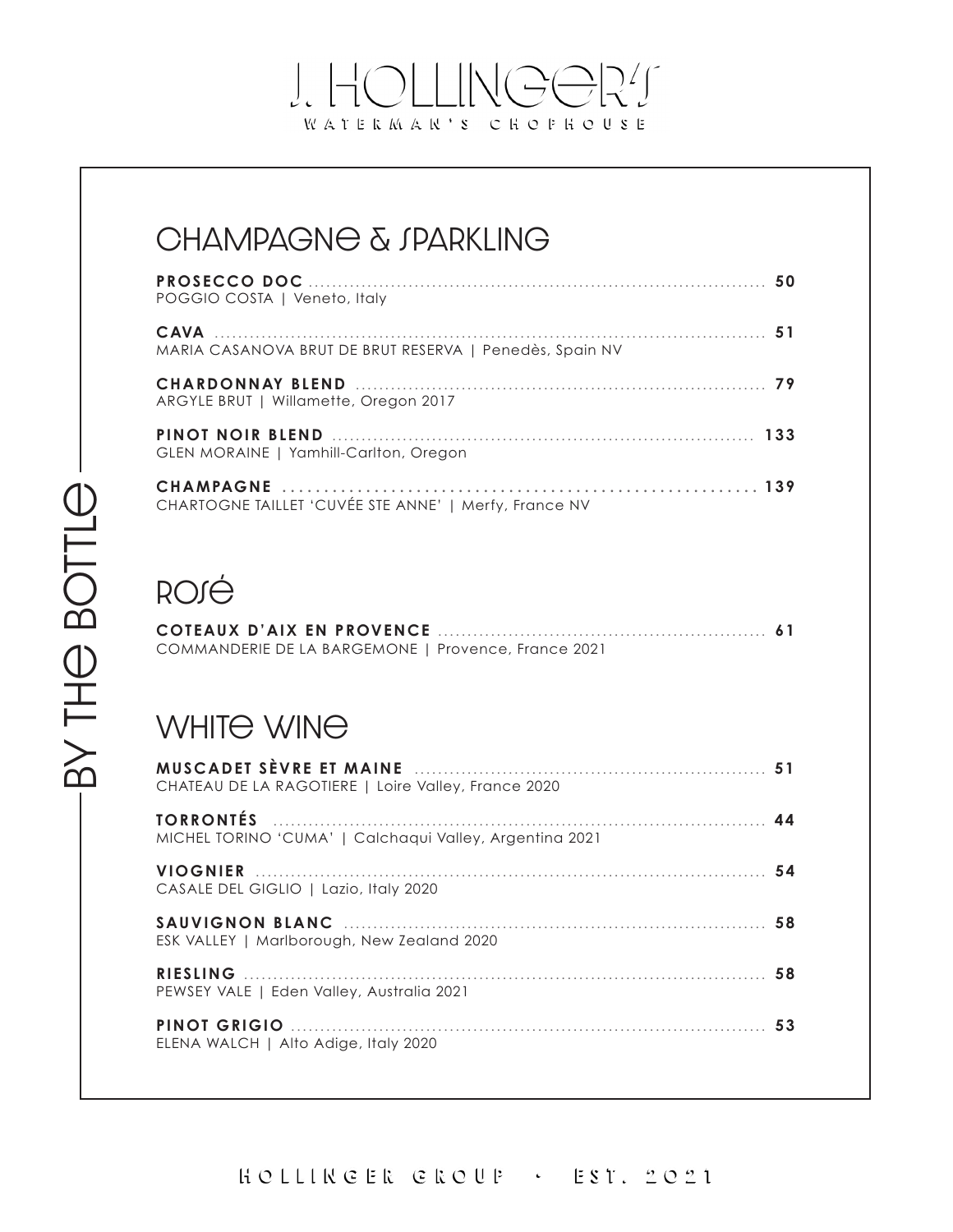#### J. HOLLINGOR! WATERMAR'S CHOPHOUSE

| <b>WHITE WINE (CONTINUED)</b>                                             |     |
|---------------------------------------------------------------------------|-----|
| MONTE XANIC   Guadalupe Valley, Mexico 2020                               |     |
| RED TAIL RIDGE WINERY   Finger Lakes, New York 2019                       |     |
| DOMAINE DU PETIT METRIS   Loire Valley, France 2015                       |     |
| ALPHONSE MELLOT 'LA MOUSSIÈRE'   Loire Valley, France 2020                |     |
| BODEGAS MUGA   Rioja, Spain 2020                                          |     |
| LEMELSON VINEYARDS 'TIKKAS RUN'   Willamette Valley, Oregon 2019          |     |
| ROLLY GASSMAN   Alsace, France 2017                                       |     |
| DOMAINE JEAN DAUVISSAT 'CLAIRE'   Burgundy, France 2018                   |     |
| CAPENSIS 'SILENE'   Stellenbosch, South Africa 2018                       |     |
| DIATOM 'BAR M'   Santa Barbara County, California 2020                    |     |
| KEN LA FOLLETTE 'PRIMEROS'   Sonoma County, California 2019               |     |
| TERRA CONSTANTINO   Sicily, italy 2019                                    |     |
| CHÂTEAU LA NERTHE   Rhone Valley, France 2019                             |     |
|                                                                           |     |
| FRANÇOIS CARILLON   Burgundy, France 2019                                 | 250 |
| STONESTREET 'ESTATE UPPER BARN VINEYARD'   Sonoma County, California 2017 |     |

HOLLINGER GROUP · EST. 2021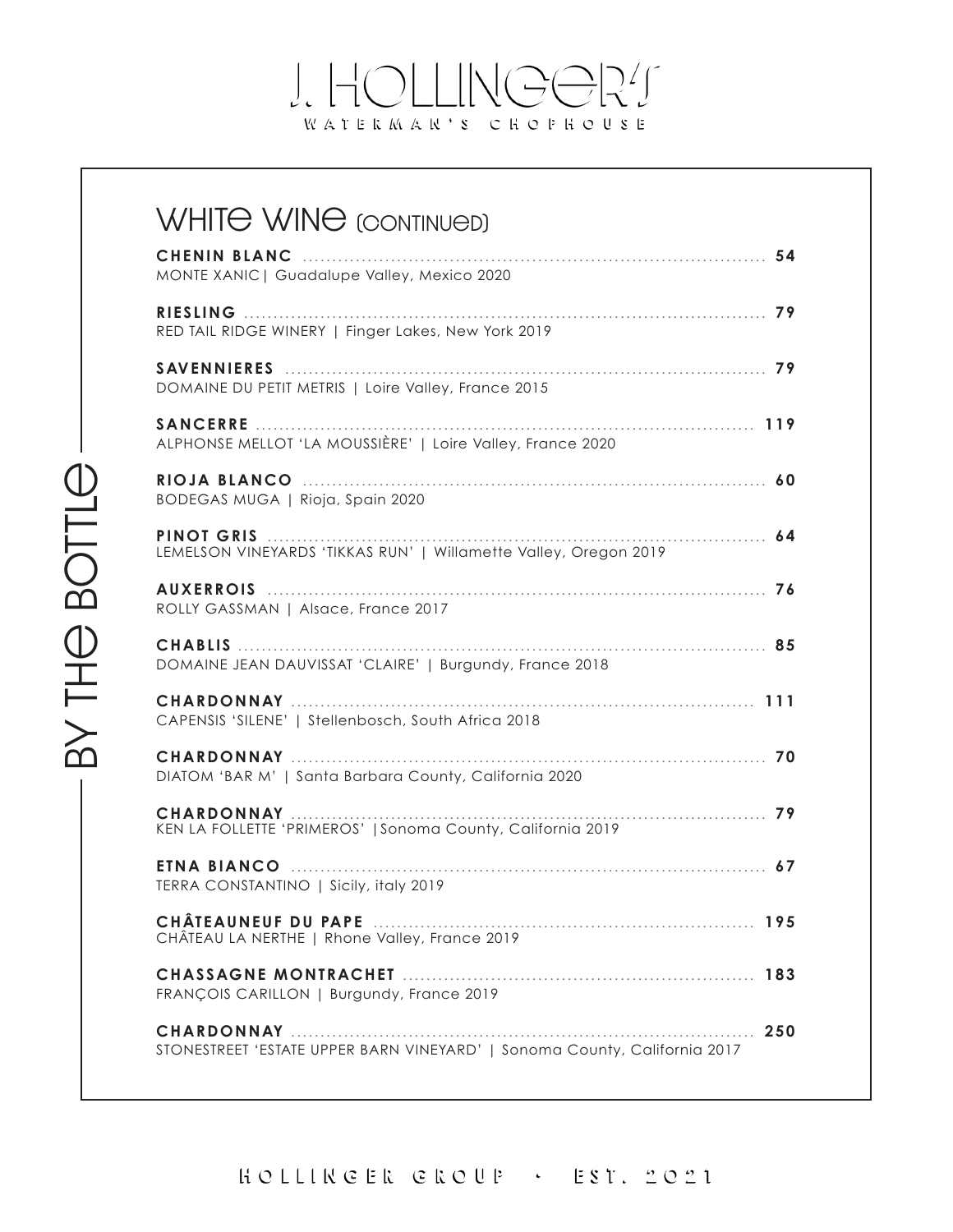#### J. HOLLINGOR! WATERMAR'S CHOPHOUSE

#### Red wine

| DOMAINE ARMELLE ET BERNARD RION 'LA CROIX BLANCHE'   Burgundy, France 2018 |
|----------------------------------------------------------------------------|
| DOMAINE NICOLAS ROSSIGNOL 'LES VIGNOTS'   Burgundy, France 2017            |
| BREWER-CLIFTON   Santa Rita Hills, California 2020                         |
| DOMAINE CHAUME-ARNAUD   Rhone Valley, France 2020                          |
| C.V.N.E.   Rioja, Spain 2016                                               |
| ELIZABETH SPENCER   Napa Valley, California 2019                           |
| CHÂTEAU DE FONT DU LOUP 'LE PUY ROLLAND'   Rhone Valley, France 2019       |
| DOMAINE BERTHET-RAYNE   Rhône Valley, France 2019                          |
| ARROCAL 'SELECCION'   Ribera del Duero, Spain 2018                         |
| TOLAINI 'GRAN SELEZIONE'   Toscana, Italy 2014                             |
| SAN SALVATORE 'CERASO'   Campania, Italy 2019                              |
| BECKMAN VINYARDS   Santa Ynes Valley, California 2019                      |
| RIVETTO 'MARCARINI'   Piemonte, Italy 2019                                 |
|                                                                            |

HOLLINGER GROUP · EST. 2021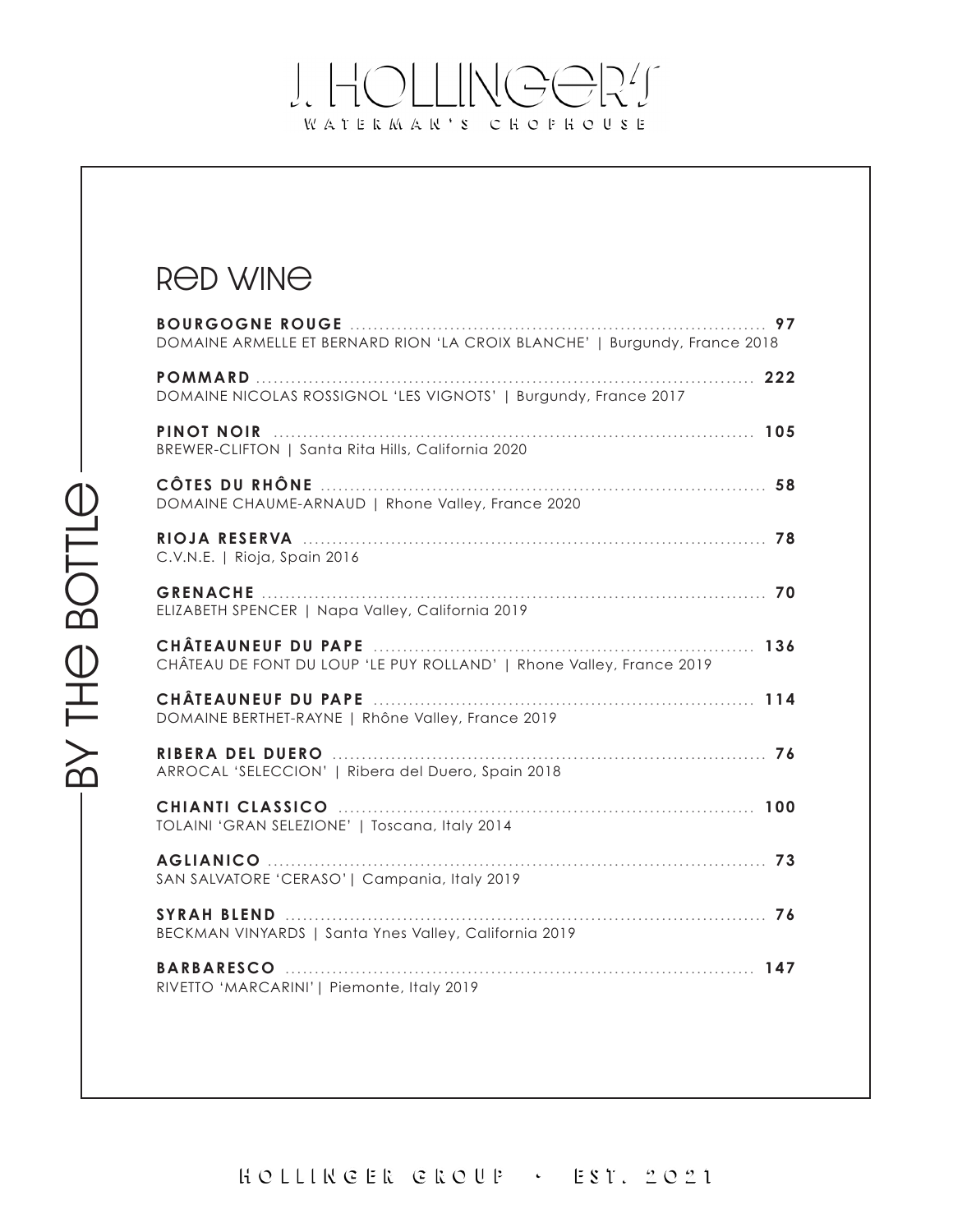#### J. HOLLINGOR! WATERMAR'S CHOFHOUSE

RED WINE (CONTINUED)

# by the bottle

| MASSOLINO 'PARAFADA'   Piemonte, Italy 2017                          |
|----------------------------------------------------------------------|
| OWEN ROE 'SINISTER HAND'   Columbia Valley, Washington 2019          |
| BODEGA CHAKANA 'AYNI'   Mendoza, Washington 2019                     |
| ARTESANA   Canelones, Uruguay 2017                                   |
| CAROL SHELTON   North Coast, California 2019                         |
| CHÂTEAU VIEILLE CURE   Bordeaux, France 2018                         |
| CHÂTEAU GLORIA   Bordeaux, France 2015                               |
| CHÂTEAU PIBRAN   Bordeaux, France 2011                               |
| MAURITSON 'ROCKPILE'   Sonoma County, California 2019                |
| CHÂTEAU DEY EYRINS 'LA CLOSERIE DES EYRINS'   Bordeaux, France 2016  |
| SCATTERED PEAKS   Napa Valley, California 2018                       |
| LONG MEADOW RANCH 'RUTHERFORD ESTATE'   Napa Valley, California 2018 |
| MT. BRAVE   Napa Valley, California 2018                             |

BY THE BOTTLE-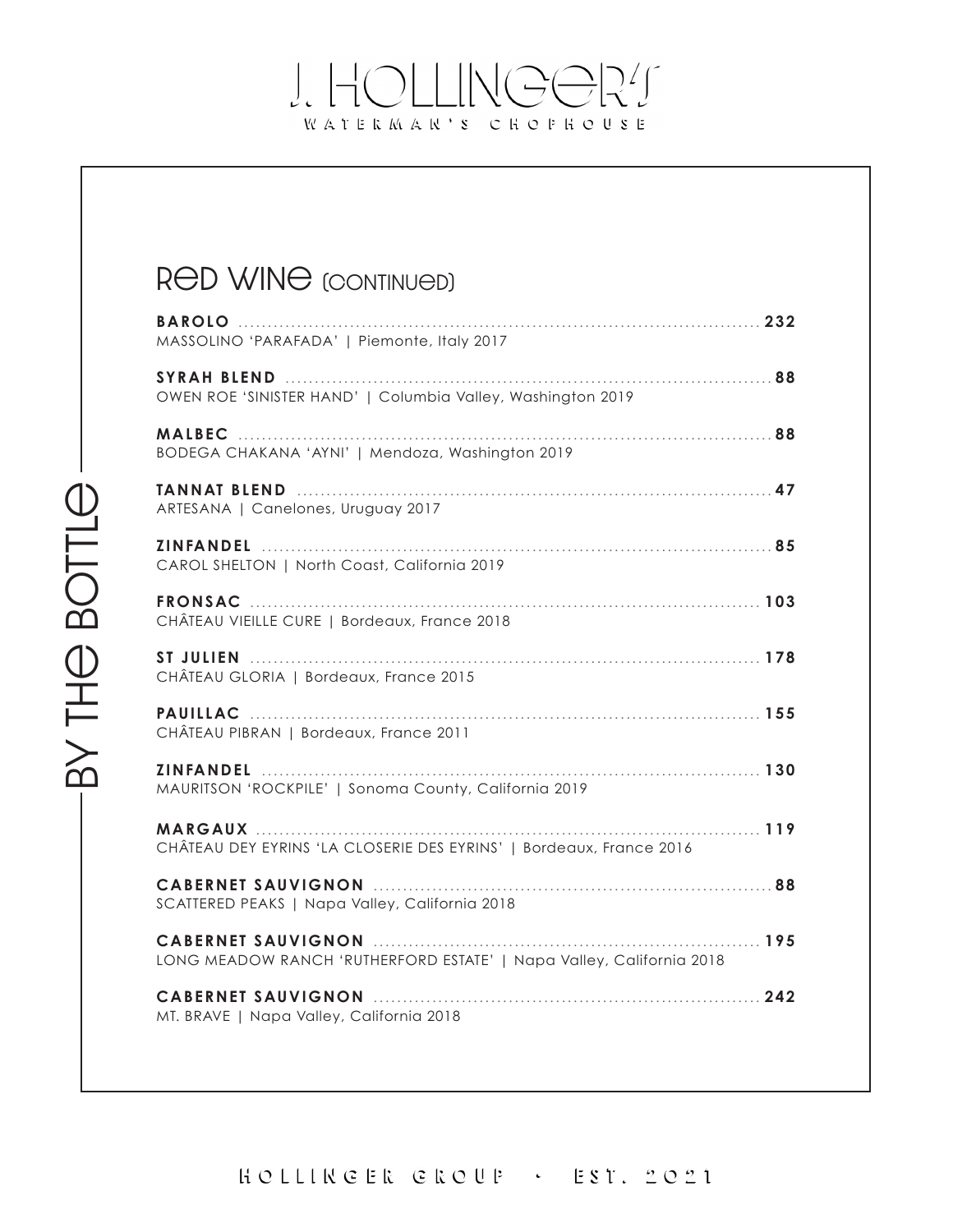#### $\lfloor - \rfloor$  $NGEZT$  $\int_{\mathcal{C}}$ WATERMAR'S CHOPHOUSE

BOTTLED BEER

| <b>MEXICAN VIENNA LAGER</b> 'Signature Lager Series' 8<br>Mondo Mundo   Silver Branch Brewery – 5.5% |  |
|------------------------------------------------------------------------------------------------------|--|
| Golden Ox Ale   Old Ox Brewery - 5.9%                                                                |  |
| Startaker   Astro*Lab Brewing - 7.1%                                                                 |  |
| 206 IPA   Oliver Brewing Co – 7%                                                                     |  |
| Bloodline   Flying Dog Brewery - 8%                                                                  |  |
| Cidre Blanc   Anxo Cidery - 6.9%                                                                     |  |
| Scaldis Pêche Mel   Brasserie Dubuisson, Belgium - 8.5%                                              |  |

| Pilsner Urquell   Chechia - 4.4%                   |  |
|----------------------------------------------------|--|
| Haufbrauhaus 'Freising Jägerbier'   Germany - 5.6% |  |
| Amstel Light   Netherlands - 3.5%                  |  |
| Guinness   Ireland - 4.2%                          |  |
|                                                    |  |
|                                                    |  |
| Heineken '0.0'   Netherlands 0.0%                  |  |
| Austin Eastciders Rose   Texas - 5%                |  |
| Troegs LeGrave   Pennsylvania - 5.6%               |  |

HOLLINGER GROUP  $EST. 2021$  $\mathcal{L}^{\mathcal{L}}$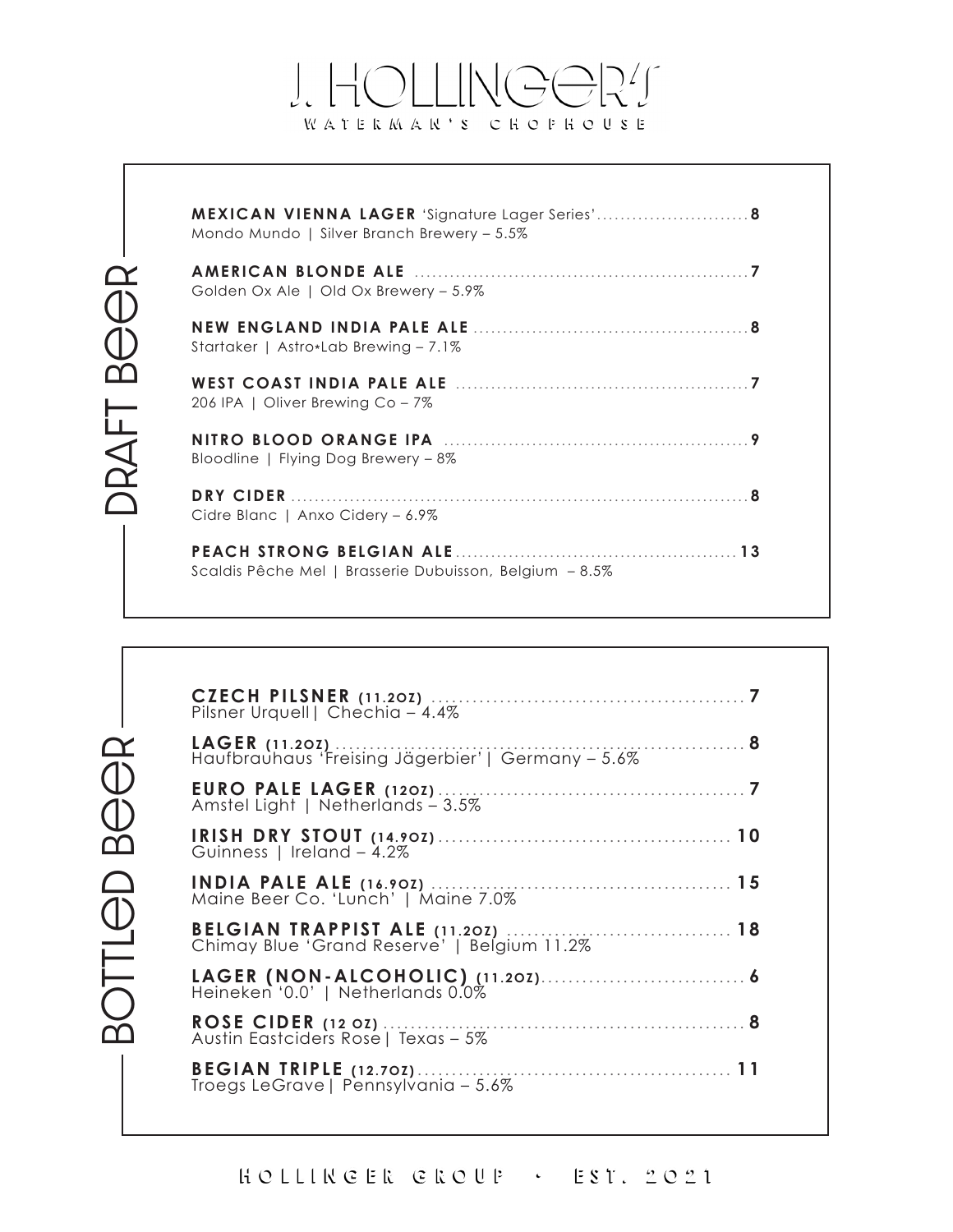#### J. HOLLINGOR! WATERMAR'S CHOFHOUSE

#### GIN

#### **BOURBON**

| EVAN WILLIAM'S SINGLE BARREL kentucky 12 |  |
|------------------------------------------|--|
|                                          |  |
|                                          |  |
|                                          |  |
|                                          |  |

#### WHIJKEY

| CATOCTIN CREEK 'ROUNDSTONE RYE' maryland  19  |  |
|-----------------------------------------------|--|
|                                               |  |
|                                               |  |
|                                               |  |
| WHISTLEPIG 6 YEAR 'PIGGYBACK' RYE alberta  22 |  |
|                                               |  |